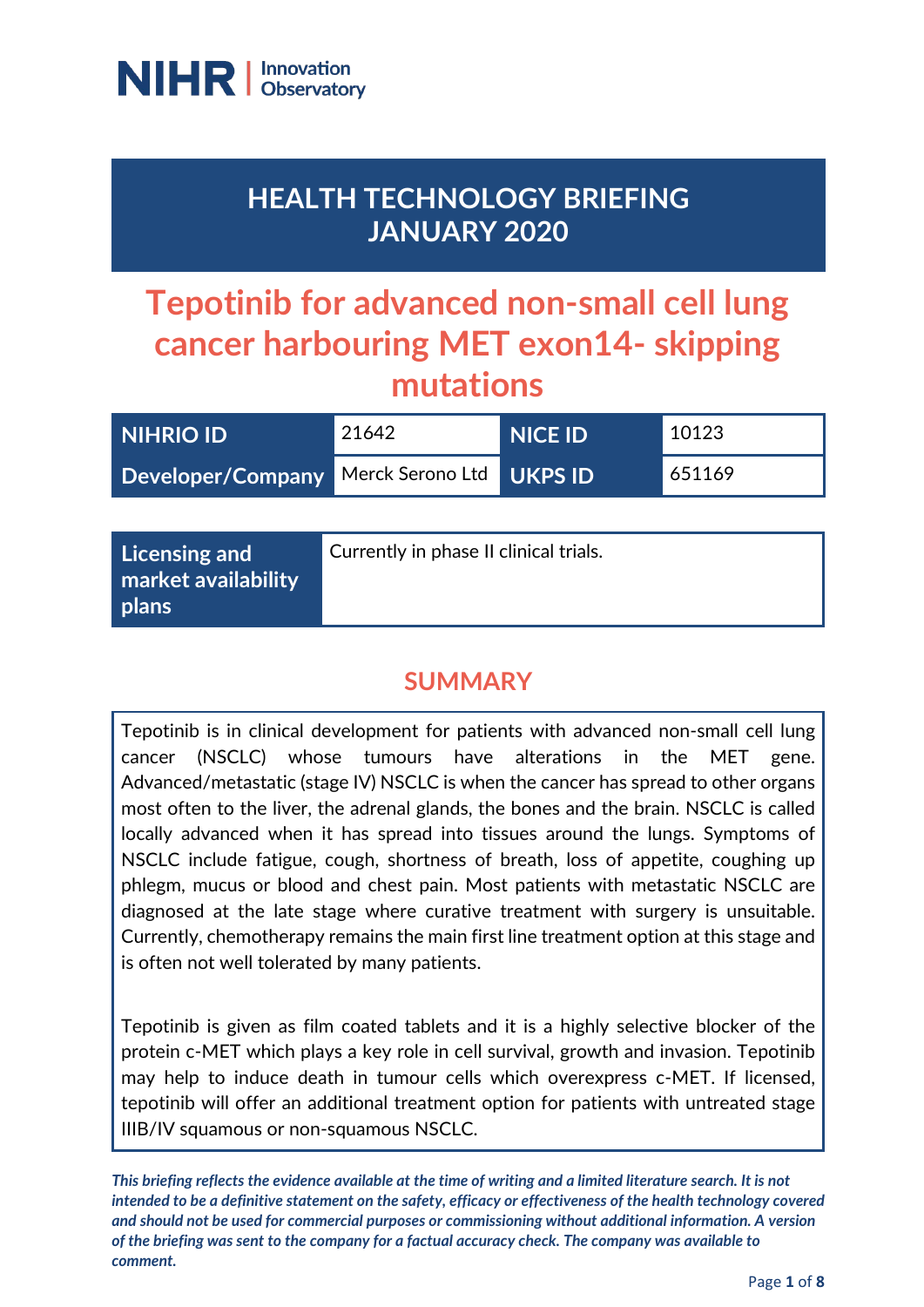### **PROPOSED INDICATION**

Treatment of patients with advanced (stage IIIB/IV) NSCLC whose tumours harbour MET exon 14 (METex14) skipping mut[a](#page-1-0)tion for all treatment lines.<sup>a</sup>

## **TECHNOLOGY**

#### **DESCRIPTION**

Tepotinib is a small molecule, type II inhibitor of the protein c-MET.<sup>1,2</sup> Tepotinib inhibits both hepatocyte growth factor (HGF) dependent and independent c-MET activation in low nanomolar concentrations.<sup>2</sup> c-MET is a tyrosine kinase receptor and is the product of the proto-oncogene MET which is overexpressed in many tumour cell types. This protein plays a key role in tumour cell proliferation, survival, invasion, metastasis and tumour angiogenesis. Tepotinib selectively binds to MET tyrosine kinase and disrupts MET signal transduction pathways. Since MET signal transduction is responsible for cell proliferation then tepotinib may induce apoptosis in tumour cells which are overexpressing this kinase.<sup>3</sup>

Tepotinib is currently in clinical development for the treatment of stage IIIB/IV metastatic NSCLC harbouring METex14 skipping-mutations. In the phase II clinical trial VISION (NCT02864992) patients receive 500 mg of tepotinib once daily, through oral administration, until death, disease progression or toxicity. 4

#### **INNOVATION AND/OR ADVANTAGES**

One of the key challenges with molecularly targeted agents is addressing the inevitable development of drug resistance. Any mutations that directly or indirectly weaken the interactions between type I inhibitors and the MET activation loop may potentially lead to drug resistance. Switching from type I to type a type II MET inhibitor, such as tepotinib, may overcome such type I acquired mutations.<sup>1</sup>

Currently NICE guidelines for NSCLC do not include recommendations specifically for METex14-skipping mutations.<sup>5</sup> In a phase II study, preliminary data demonstrated that tepotinib had a favourable safety profile and showed encouraging efficacy (in evaluable patients, objective response rate was 45-55%) in advanced NSCLC harbouring METex14 skipping mutations. 6

#### **DEVELOPMENT STATUS AND/OR REGULATORY DESIGNATIONS**

Tepotinib does not currently have Marketing Authorisation in the EU/UK for any indication.

Tepotinib was granted a breakthrough therapy designation by the US FDA for patients with metastatic NSCLC with METex14 skipping alterations who progressed following platinumbased cancer therapy in September 2019.<sup>7</sup>

Tepotinib is currently in phase II/III development for hepatocellular carcinoma and other forms of NSCLC. 8

<span id="page-1-0"></span> $\overline{a}$ 

<sup>a</sup> Information provided by Merck Serono Ltd on UK PharmaScan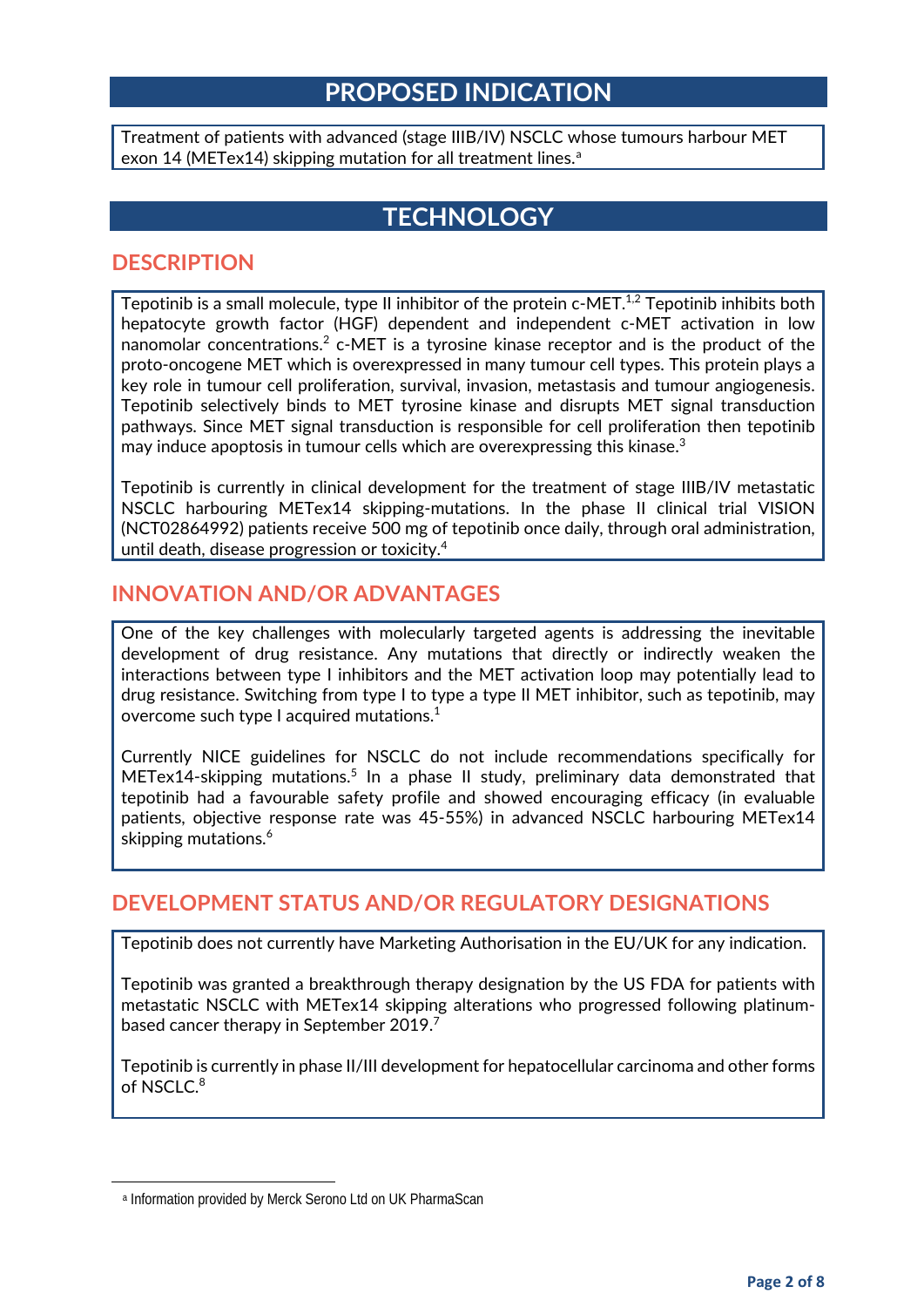## **PATIENT GROUP**

#### **DISEASE BACKGROUND**

There are two major types of lung cancer, NSCLC and small cell lung cancer. NSCLC is the most common type of lung cancer accounting for 87% of lung cancers. NSCLC can be further classified into three types: squamous-cell carcinoma, adenocarcinoma and large-cell carcinoma.<sup>9,10</sup> Metastatic cancer is a cancer that has spread from the part of the body where it started to other parts of the body, lung cancer tends to spread to the liver, bones, adrenal glands or brain.<sup>11</sup> The cancer is named and treated based on the part of the body where the cancer started.<sup>12</sup>

Cancers occur when genetic mutations build up in critical genes, specifically those that control cell growth and division (proliferation) or the repair of damaged DNA. These changes allow cells to grow and divide uncontrollably to form a tumour. In nearly all cases of lung cancer, these genetic changes are acquired during a person's lifetime and are present only in certain cells in the lung. These changes, which are called somatic mutations, are not inherited. Somatic mutations in many different genes have been found in lung cancer cells.<sup>13</sup>

The MET gene is a proto-oncogene that codes for c-MET tyrosine kinase. This cell surface receptor is expressed in the epithelial cells of many organs. c-MET binds hepatocyte growth factor (HGF) promoting cell proliferation, survival, motility, scattering, differentiation and morphogenesis. <sup>14</sup> Exon 14 on the MET gene (METex14) encodes a juxtamembrane domain containing the Y1003 residue which is a ubiquitin ligase CBL binding site necessary for c-MET degradation. Mutations that disrupt splice sites represent an important mechanism of oncogenesis. Base substitutions or indels that disrupt the branch point of intron 13, the 3' splice site of intron 13, or the 5' splice site of intron 14 can effectively result in METex14 skipping so there is less degradation and increased stability of c-MET.15

A person's risk of developing lung cancer depends on many factors including age, genetics and exposure to risk factors. The greatest risk factor is long-term tobacco smoking, which increases a person's risk of developing lung cancer 25-fold. Other risk factors include exposure to air pollution, radon, asbestos, certain metals and chemicals, or second-hand smoke; longterm use of hormone replacement therapy for menopause; and a history of lung disease such as tuberculosis, emphysema, or chronic bronchitis. A history of lung cancer in closely related family members is also an important risk factor; however, because relatives with lung cancer are frequently smokers, it is unclear whether the increased risk is the result of genetic factors or exposure to second hand smoke.<sup>16</sup> Key symptoms of lung cancer include a cough, breathlessness, coughing up blood, chest pain, weight loss and loss of appetite, fatigue and chest infections.17

#### **CLINICAL NEED AND BURDEN OF DISEASE**

Lung cancer is the third most common cancer in the UK, accounting for 13% of all new cancer cases and an incidence rate of 72.2 per 100,000 in 2016. <sup>18</sup> Incidence rates for lung cancer in the UK are highest in people aged 85 to 89. (2014-2016). Incidence rates for lung cancer are projected to fall by 7% in the UK between 2014 and 2035. <sup>19</sup> METex14 mutations are found in approximately 3-4% of all patients with NSCLC.<sup>20</sup>

In 2017, there were 18,655 diagnosed cases of stage IV lung cancer in England. Based on the estimate that 87% of these would be NSCLC and a further 4% would harbour METex14 skipping mutations this would equate to approximately 650 cases. $^{20,21}$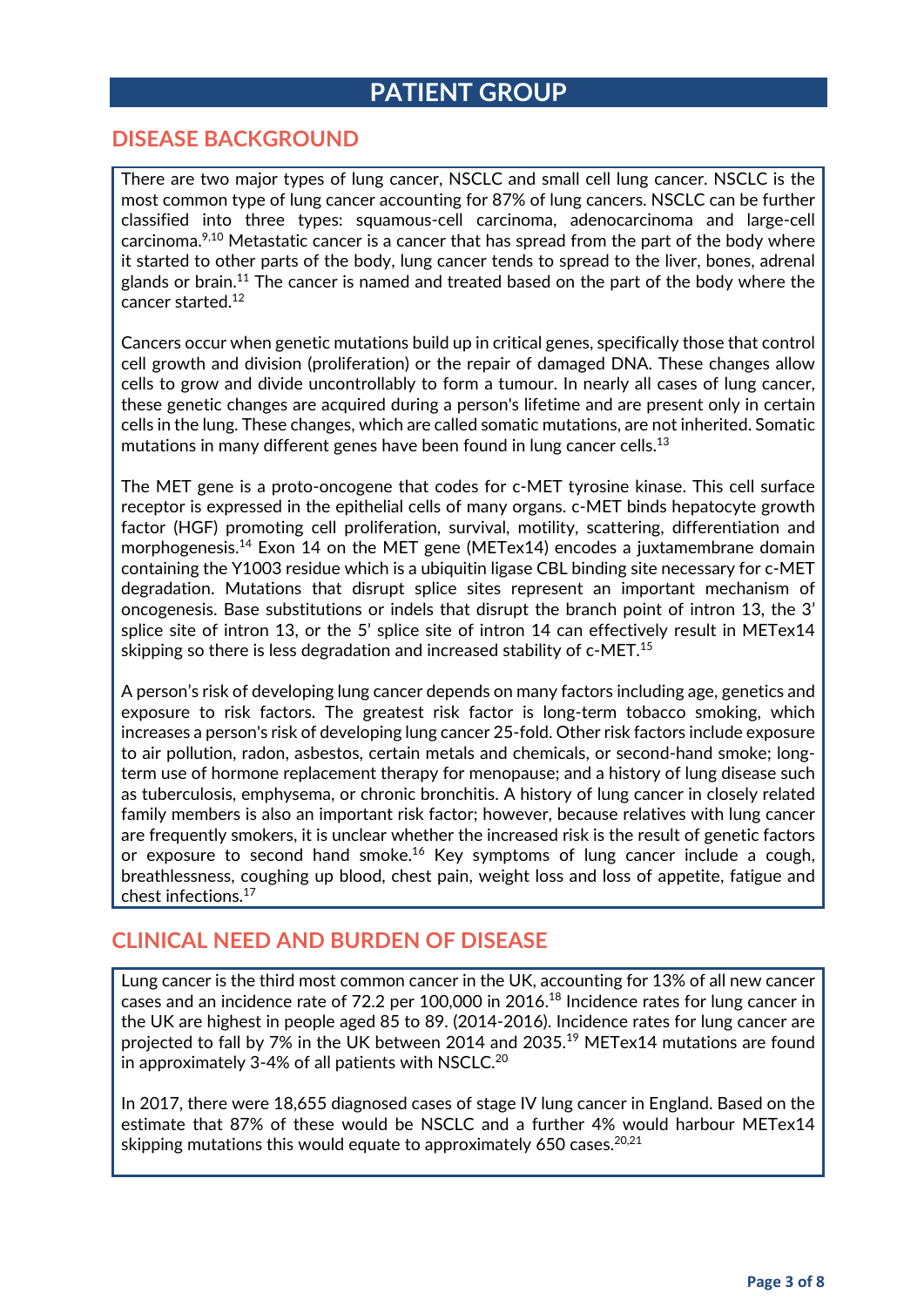In England, 2013-2017 followed up to 2018, the 1 year survival rate for people with stage 4 lung cancer was 19.3% and the 5 year survival rate was 2.9%.<sup>22</sup> In 2017 there were 30,131 registrations of death from cancer in England for malignant neoplasms of trachea, bronchus and lung in England (ICD-10 code C33-34).<sup>23</sup> In 2018/19 there were 128,985 finished consultant episodes (FCE) for malignant neoplasm of bronchus and lung resulting in 249,196 FCE day cases.<sup>24</sup>

## **PATIENT TREATMENT PATHWAY**

#### **TREATMENT PATHWAY**

Treatment of NSCLC depends on the stage of cancer and the general health of the patient.<sup>25</sup> The main treatment option for the locally advanced or metastatic disease includes surgery, systemic anti-cancer therapy (SACT) and radiotherapy.<sup>26</sup>

At stage IV, NSCLC treatment aims to control the cancer for as long as possible and help with symptoms. Treatment generally includes chemotherapy, targeted drugs, radiotherapy and symptom control treatment to help patients breathe more easily.<sup>27</sup>

#### **CURRENT TREATMENT OPTIONS**

There are currently no treatments approved by NICE to specifically target METex14 skipping mutation or c-MET gene amplification.<sup>5</sup>

The following treatments are recommended for first-line treatment of patients with advanced (stages IIIB and IV) NSCLC, and no specific modifications to the EGFR or ALK genes: $^{28}$ 

- PD-L1 expression under 50%
	- o Atezolizumab plus bevacizumab, carboplatin and paclitaxel (non-squamous)
	- o Pembrolizumab with pemetrexed and platinum chemotherapy (non-squamous)
	- o Pemetrexed in combination with cisplatin (non-squamous)
	- o Pembrolizumab with carboplatin and paclitaxel (squamous)
- PD-L1 expression 50% or over
	- o Pembrolizumab, with pemetrexed and platinum chemotherapy (non-squamous)
	- o Pembrolizumab (squamous and non-squamous)
	- o Pembrolizumab with carboplatin and paclitaxel (squamous)

#### **PLACE OF TECHNOLOGY**

If licensed, tepotinib will offer a new treatment option for patients with advanced NSCLC whose tumours harbour METex14 skipping mutation.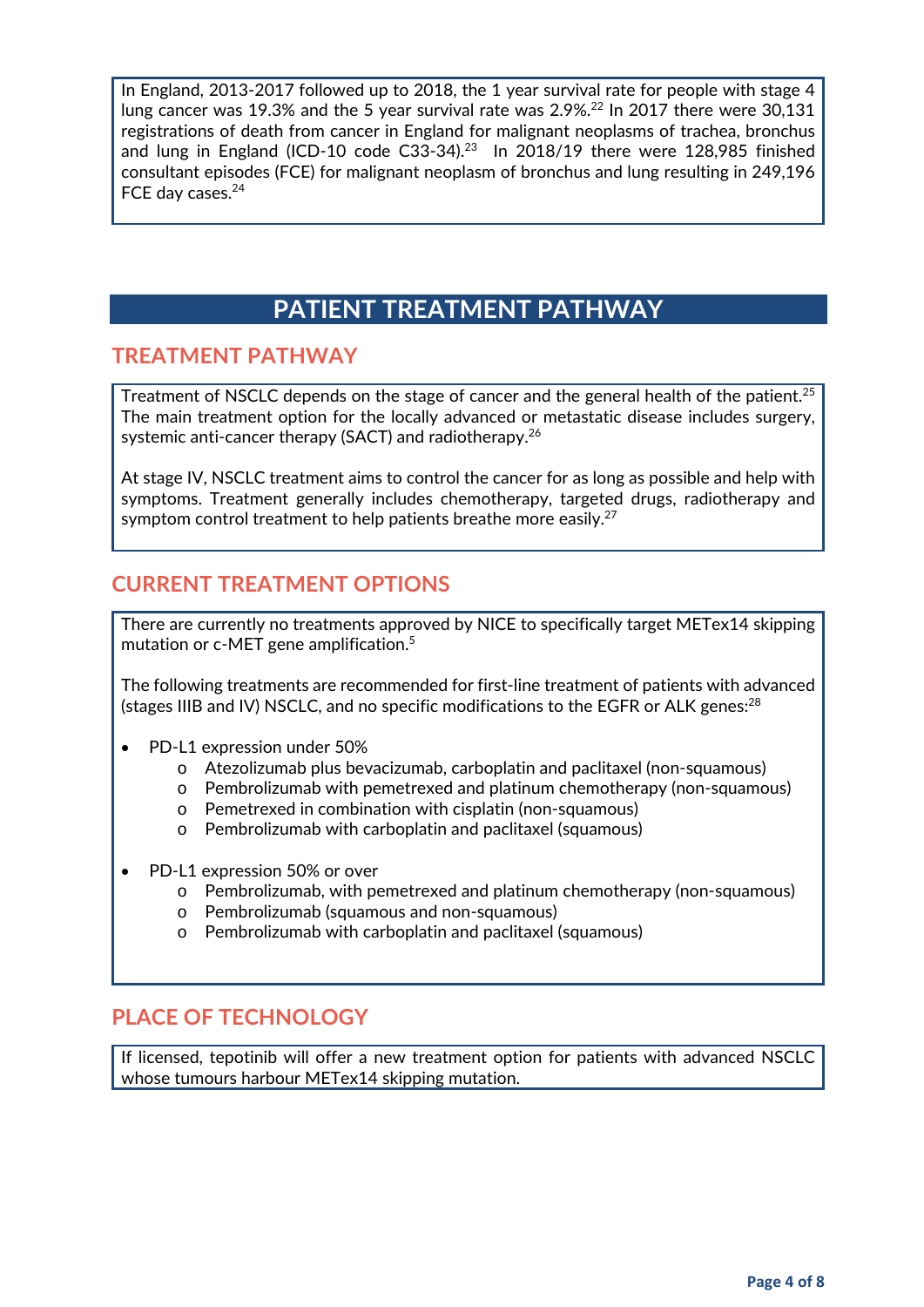## **CLINICAL TRIAL INFORMATION**

| VISION, NCT02864992, MS200095-0022, 2015-005696-24; adults aged                                                                                                                                                                                                                                                                                                                                                                                                                                                                                                                                                                                                                                                                                                                                                                                                                                                                                                                                                                                                                                                                                                                                                                                                                          |  |  |
|------------------------------------------------------------------------------------------------------------------------------------------------------------------------------------------------------------------------------------------------------------------------------------------------------------------------------------------------------------------------------------------------------------------------------------------------------------------------------------------------------------------------------------------------------------------------------------------------------------------------------------------------------------------------------------------------------------------------------------------------------------------------------------------------------------------------------------------------------------------------------------------------------------------------------------------------------------------------------------------------------------------------------------------------------------------------------------------------------------------------------------------------------------------------------------------------------------------------------------------------------------------------------------------|--|--|
| 18 years and older; tepotinib; phase II                                                                                                                                                                                                                                                                                                                                                                                                                                                                                                                                                                                                                                                                                                                                                                                                                                                                                                                                                                                                                                                                                                                                                                                                                                                  |  |  |
| EMD Serono Research and Development Institute, Inc.                                                                                                                                                                                                                                                                                                                                                                                                                                                                                                                                                                                                                                                                                                                                                                                                                                                                                                                                                                                                                                                                                                                                                                                                                                      |  |  |
| Ongoing                                                                                                                                                                                                                                                                                                                                                                                                                                                                                                                                                                                                                                                                                                                                                                                                                                                                                                                                                                                                                                                                                                                                                                                                                                                                                  |  |  |
| Trial registry; <sup>4,29</sup> Abstract <sup>6</sup>                                                                                                                                                                                                                                                                                                                                                                                                                                                                                                                                                                                                                                                                                                                                                                                                                                                                                                                                                                                                                                                                                                                                                                                                                                    |  |  |
| 6 EU countries (not including UK), USA and Japan                                                                                                                                                                                                                                                                                                                                                                                                                                                                                                                                                                                                                                                                                                                                                                                                                                                                                                                                                                                                                                                                                                                                                                                                                                         |  |  |
| Single-arm study                                                                                                                                                                                                                                                                                                                                                                                                                                                                                                                                                                                                                                                                                                                                                                                                                                                                                                                                                                                                                                                                                                                                                                                                                                                                         |  |  |
| n=280 (planned); adults aged 18 years and older; measurable disease in<br>accordance with RECIST version 1.1; Eastern Cooperative Oncology<br>Group Performance Status (ECOG PS) of 0 or 1; female subjects must not<br>be pregnant or breastfeeding; female subjects must agree to use highly<br>effective contraception if they are of child-bearing age; males must agree<br>to use and to have their female partners of childbearing potential to use<br>highly effective contraception; histologically or cytologically confirmed<br>advanced (stage IIIB/IV) NSCLC (all types including squamous and<br>sarcomatoid); treatment naive patients in first-line or pre-treated patients<br>with no more than 2 lines of prior therapy; subjects with MET alterations                                                                                                                                                                                                                                                                                                                                                                                                                                                                                                                  |  |  |
| Subjects will receive 500 mg of tepotinib through oral administration once<br>daily in cycles of 21-day duration until disease progression, death, adverse<br>event or withdrawal of consent.                                                                                                                                                                                                                                                                                                                                                                                                                                                                                                                                                                                                                                                                                                                                                                                                                                                                                                                                                                                                                                                                                            |  |  |
| Baseline up to 20 months.                                                                                                                                                                                                                                                                                                                                                                                                                                                                                                                                                                                                                                                                                                                                                                                                                                                                                                                                                                                                                                                                                                                                                                                                                                                                |  |  |
| Objective response as assessed by independent review committee<br>Time Frame: Baseline up to 20 months ]                                                                                                                                                                                                                                                                                                                                                                                                                                                                                                                                                                                                                                                                                                                                                                                                                                                                                                                                                                                                                                                                                                                                                                                 |  |  |
| [ Time Frame: Baseline up to 20 months ]<br>objective response assessed as per investigator<br>$\bullet$<br>duration of response as assessed by independent review committee<br>$\bullet$<br>duration of response as assessed by investigator<br>$\bullet$<br>objective disease control as assessed by independent review<br>committee<br>objective disease control as assessed by investigator<br>progression free survival as assessed by independent review<br>committee<br>progression free survival as assessed by investigator<br>overall survival<br>occurrence of treatment emergent adverse event and deaths<br>percentage of subjects with markedly abnormal clinical laboratory<br>$\bullet$<br>tests, vital signs, electrocardiogram and Eastern Cooperative Oncology<br><b>Group Performance Status</b><br>European Organization for Research and Treatment of Cancer Quality<br>of Life Questionnaire Core 30<br>European Organization for Research and Treatment of Cancer Quality<br>of Life Questionnaire Lung Cancer 13<br>EuroQol Five Dimension Five Level Scale<br>٠<br>Number of subjects with markedly abnormal clinical laboratory tests<br>[Time Frame: pre-dose, at 1.5 hours post-dose and at 4 hours post-dose<br>on cycle 1, day 1, and on cycle 2, day 1 ] |  |  |
|                                                                                                                                                                                                                                                                                                                                                                                                                                                                                                                                                                                                                                                                                                                                                                                                                                                                                                                                                                                                                                                                                                                                                                                                                                                                                          |  |  |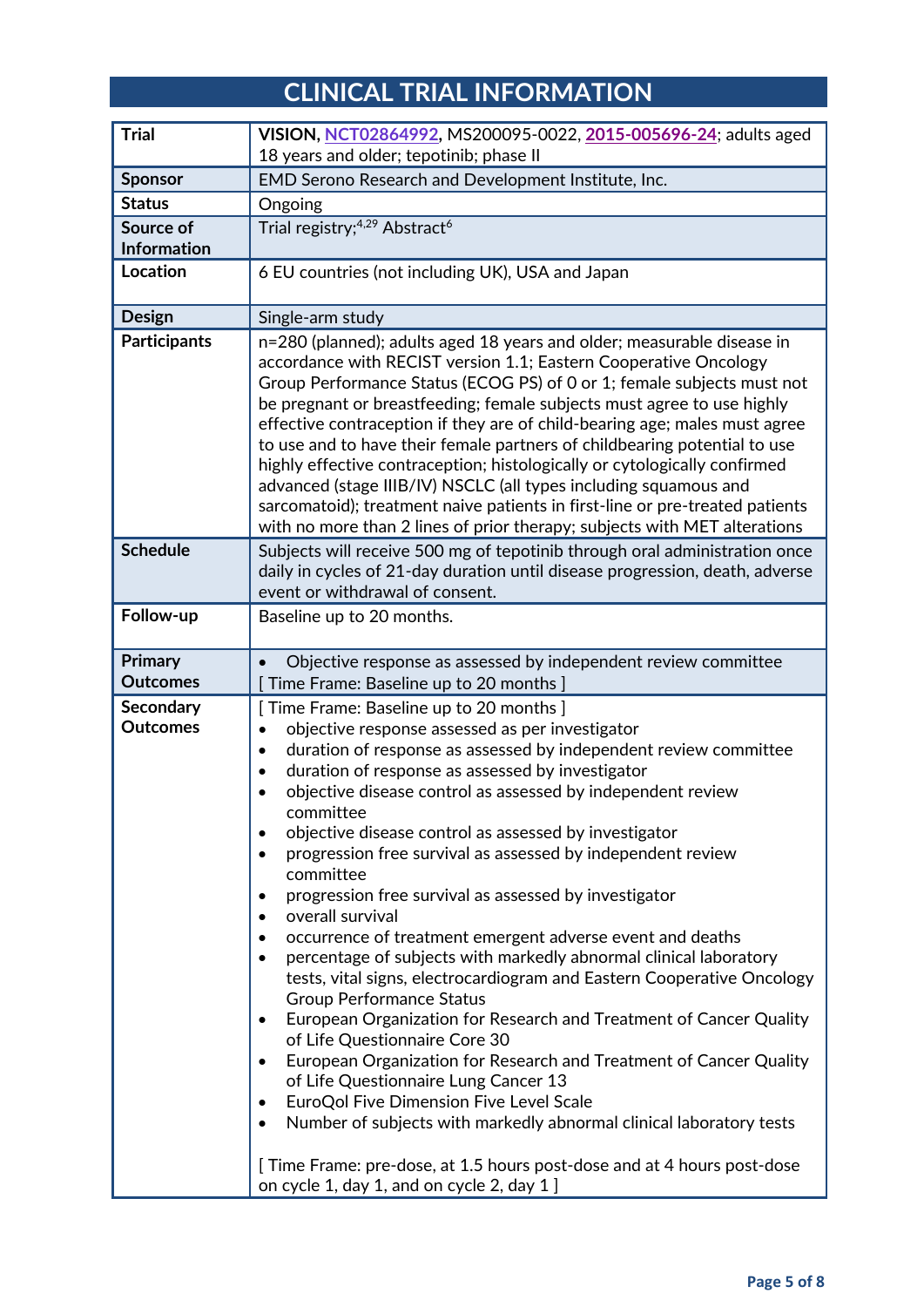|                                   | Maximum plasma concentration of drug<br>Trough plasma concentration of drug                                                                                                                             |
|-----------------------------------|---------------------------------------------------------------------------------------------------------------------------------------------------------------------------------------------------------|
| <b>Key Results</b>                | In evaluable patients, objective response rate was 45-55%. Duration of<br>response was >1 year in all groups and >50% of patients were event free<br>at 12 months (55-70%). mPFS was 9.5 - 12.2 months. |
| <b>Adverse effects</b><br>(AEs)   | Any/grade 3 treatment-related adverse events (TRAEs) reported >15% of<br>87 treated patients were peripheral oedema (48.3/8.0%), nausea<br>(23.0/0%), diarrhoea (20.7/1.1%). No TRAEs were grade 4/5.   |
| <b>Expected</b><br>reporting date | Estimated primary completion date reported as December 2021.                                                                                                                                            |

## **ESTIMATED COST**

The cost of tepotinib is not yet known.

## **RELEVANT GUIDANCE**

#### **NICE GUIDANCE**

- NICE technology appraisal. Nivolumab for previously treated squamous non-small-cell lung cancer (TA483). November 2017.
- NICE technology appraisal. Pemetrexed maintenance treatment for non-squamous nonsmall-cell lung cancer after pemetrexed and cisplatin (TA402). August 2016
- NICE clinical guideline. Lung cancer: diagnosis and management (NG122). March 2019
- NICE interventional procedures guidance. Microwave ablation for treating primary lung cancer and metastases in the lung (IPG469). November 2013.

### **NHS ENGLAND (POLICY/COMMISSIONING) GUIDANCE**

- NHS England. 2013/14 NHS Standard Contract for Cancer: Chemotherapy (Adult). B15/S/a.
- NHS England. 2013/14 NHS Standard Contract for Cancer: Radiotherapy (All Ages). B01/S/a

#### **OTHER GUIDANCE**

- European Society for Medical Oncology (ESMO). Metastatic Non-Small-Cell Lung Cancer: ESMO Clinical Practice Guidelines for diagnosis, treatment and follow-up. 2019.30
- British Medical Journal (BMJ). Lung cancer: diagnosis and management: summary of updated NICE guidance. 2019.<sup>31</sup>
- Scottish Intercollegiate Guideline Network (SIGN). Management of lung cancer. 2014.32

## **ADDITIONAL INFORMATION**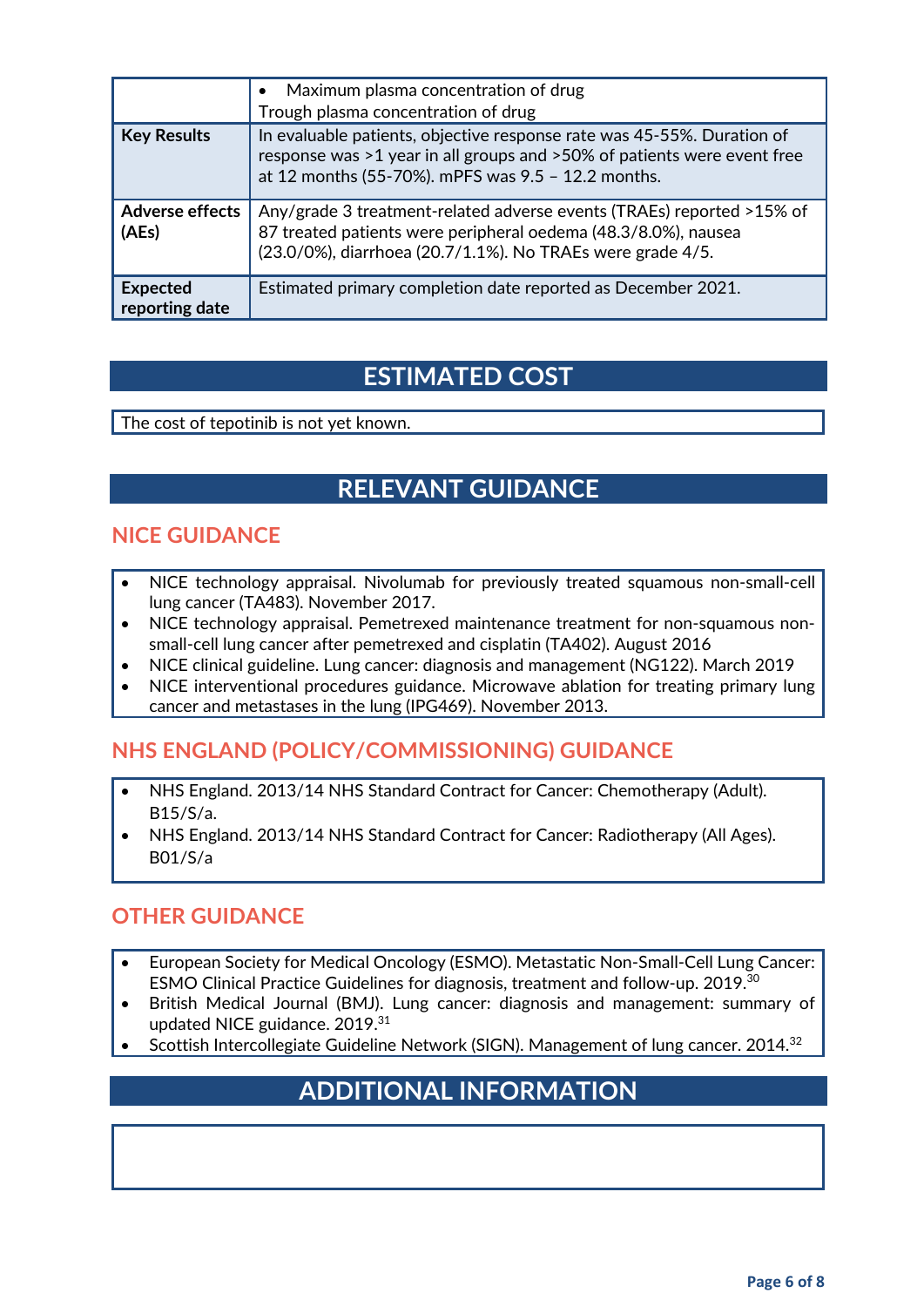|                         | <b>REFERENCES</b>                                                                                                                                         |
|-------------------------|-----------------------------------------------------------------------------------------------------------------------------------------------------------|
| $\mathbf 1$             | Yap TA, Popat S. Targeting MET Exon 14 Skipping Alterations: Has Lung Cancer MET Its Match?                                                               |
|                         | Journal of Thoracic Oncology. 2017 2017/01/01/;12(1):12-4. Available from:                                                                                |
|                         | http://www.sciencedirect.com/science/article/pii/S1556086416312394                                                                                        |
|                         | 10.1016/j.jtho.2016.10.019.                                                                                                                               |
| $\overline{\mathbf{c}}$ | Specialist Pharmacy Service. Tepotinib. 2019. Available from:                                                                                             |
|                         | https://www.sps.nhs.uk/medicines/tepotinib/ [Accessed 03 January 2020].                                                                                   |
| 3                       | US National Library of Medicine. Tepotinib. Available from:                                                                                               |
|                         | https://pubchem.ncbi.nlm.nih.gov/compound/Tepotinib [Accessed 12 December 2019].                                                                          |
| 4                       | Clinicaltrials.gov. Tepotinib Phase II in Non-small Cell Lung Cancer (NSCLC) Harboring MET                                                                |
|                         | Alterations. Trial ID: Status: Recruiting. Available from:<br>https://ClinicalTrials.gov/show/NCT02864992 [Accessed 24 January 2020].                     |
| 5                       | National Institute for Health and Care Excellence (NICE). Treating non-small-cell lung cancer.                                                            |
|                         | Available from: https://pathways.nice.org.uk/pathways/lung-                                                                                               |
|                         | cancer#path=view%3A/pathways/lung-cancer/treating-non-small-cell-lung-                                                                                    |
|                         | cancer.xml&content=view-index [Accessed 11 December 2019].                                                                                                |
| 6                       | Park K, Felip E, Veillon R, Cortot A, Mazieres J, Sakai H, et al. 62OTepotinib in NSCLC patients                                                          |
|                         | harboring METex14 skipping: Cohort A of phase II VISION study. Annals of Oncology.                                                                        |
|                         | 2019;30(Supplement_9). Available from: https://doi.org/10.1093/annonc/mdz420.001                                                                          |
|                         | 10.1093/annonc/mdz420.001.                                                                                                                                |
| 7                       | Merck. Merck Announces FDA Breakthrough Therapy Designation for Investigational Therapy                                                                   |
|                         | Tepotinib in Patients with Metastatic NSCLC with METex14 Skipping Alterations. 2019. Available                                                            |
|                         | from: https://www.merckgroup.com/en/news/tepotinib-breakthrough-therapy-designation-11-                                                                   |
|                         | 09-2019.html [Accessed 06 January 2020].                                                                                                                  |
| 8                       | Clinicaltrials.gov. Search for Tepotinib Studies: Phase II and Phase III. 2020. Available from:                                                           |
|                         | https://clinicaltrials.gov/ct2/results?cond=&term=&type=&rslt=&age_v=&gndr=&intr=Tepotinib                                                                |
|                         | &titles=&outc=&spons=&lead=&id=&cntry=&state=&city=&dist=&locn=&phase=1&phase=2&st                                                                        |
|                         | rd_s=&strd_e=&prcd_s=&prcd_e=&sfpd_s=&sfpd_e=&lupd_s=&lupd_e=&sort= [Accessed 24                                                                          |
|                         | January 2020].                                                                                                                                            |
| 9                       | Zappa C, Mousa SA. Non-small cell lung cancer: current treatment and future advances.                                                                     |
|                         | Translational lung cancer research. 2016;5(3):288-300. Available from:<br>https://www.ncbi.nlm.nih.gov/pmc/articles/PMC4931124/ 10.21037/tlcr.2016.06.07. |
| 10                      | Cancer Research UK. Lung cancer statistics. 2020. Available from:                                                                                         |
|                         | https://www.cancerresearchuk.org/health-professional/cancer-statistics/statistics-by-cancer-                                                              |
|                         | type/lung-cancer#heading-Zero [Accessed 07 January 2020].                                                                                                 |
| 11                      | Cancer.Net. What is metastasis? 2019. Available from: https://www.cancer.net/navigating-                                                                  |
|                         | cancer-care/cancer-basics/what-metastasis [Accessed 03 January 2020].                                                                                     |
| 12                      | American Cancer Society. Understanding Advanced Cancer, Metasttic Cancer and Bone Metastasis.                                                             |
|                         | Available from: https://www.cancer.org/treatment/understanding-your-diagnosis/advanced-                                                                   |
|                         | cancer/what-is.html [Accessed 12 November 2019].                                                                                                          |
| 13                      | Genetics Home Reference. Lung Cancer. 2017. Available from:                                                                                               |
|                         | https://ghr.nlm.nih.gov/condition/lung-cancer#genes [Accessed 28 November 2019].                                                                          |
| 14                      | Organ SL, Tsao M-S. An overview of the c-MET signaling pathway. Therapeutic advances in                                                                   |
|                         | medical oncology. 2011;3(1 Suppl):S7-S19. Available from:                                                                                                 |
|                         | https://www.ncbi.nlm.nih.gov/pmc/articles/PMC3225017/10.1177/1758834011422556.                                                                            |
| 15                      | Drilon A. Exon 14 Alterations in Lung Cancer: Exon Skipping Extends Half-Life. Clinical Cancer                                                            |
|                         | Research. 2016;22(12):2832. Available from:                                                                                                               |
|                         | http://clincancerres.aacrjournals.org/content/22/12/2832.abstract 10.1158/1078-0432.CCR-<br>16-0229.                                                      |
| 16                      | Genetics Home Referene. Lung Cancer. 2017. Available from:                                                                                                |
|                         | https://ghr.nlm.nih.gov/condition/lung-cancer#genes [Accessed 26 November 2019].                                                                          |
| 17                      | Cancer Research UK. Lung cancer symptoms. 2017. Available from:                                                                                           |
|                         | https://www.cancerresearchuk.org/about-cancer/lung-cancer/symptoms [Accessed 26                                                                           |
|                         | November 2019].                                                                                                                                           |
| 18                      | Cancer Research UK. Lung cancer incidence statistics. 2019. Available from:                                                                               |
|                         | https://www.cancerresearchuk.org/health-professional/cancer-statistics/statistics-by-cancer-                                                              |
|                         | type/lung-cancer/incidence#heading-Zero [Accessed 24 January 2020].                                                                                       |
|                         |                                                                                                                                                           |